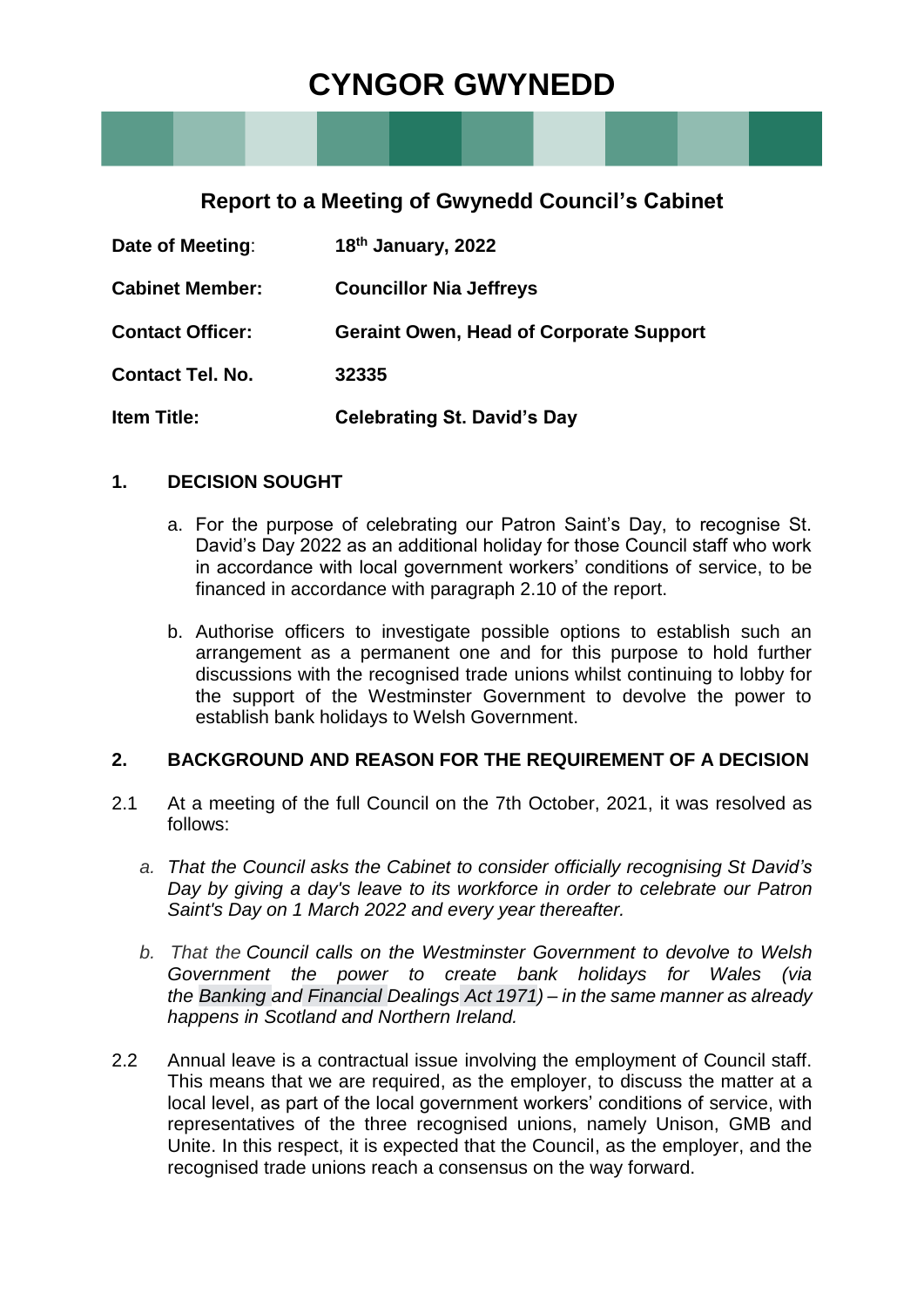- 2.3 However, our school teachers' conditions of service is a matter that would need to be discussed at a national level and consequently it is not possible to establish St. David's Day as an additional holiday for teachers by securing a local agreement. On the other hand, the remainder of our schools' staff do work in accordance with the local government workers' terms and therefore any agreement made at a local level will be relevant to them.
- 2.4 In the context of that which can be agreed upon locally, officers have already brought the trade unions' attention to the proposal approved at full Council and have held an informal discussion on the options to be considered if the Cabinet concludes that an attempt should be made to establish an additional day's holiday. These are the options:
	- Approve an additional day's annual leave to all relevant staff, to be taken annually on the 1st March or on the closest working day if the 1st March falls on the weekend – with those staff who would be required to work on that day able to take the additional day at another time during the year.
	- The Council already provides an additional day and a half on top of staff's annual leave entitlement. It is possible to propose that one day of that additional day and a half can be utilised for the purpose of ensuring a holiday on St. David's Day. It should be noted that on implementing this proposal, a significant percentage of Council staff would lose the current freedom to take that one day's leave at a time of their choosing.
	- The Unions submitted another option to be considered which is a combination of the previous two options i.e. that the Council finances an additional half day's leave whilst re-allocating the current additional half day's leave in order to establish St David's Day as a holiday for staff.
- 2.5 The annual cost to the Council of approving an additional day's leave in order to celebrate St. David's Day would be approximately £200,000 (approximately £100,000 if the option of the Council financing an additional half day's leave whilst re-allocating the current additional half day's leave was to be approved). These costs are primarily due to the requirement to employ casual staff in order to ensure service continuity during staff absences on the additional day's leave.
- 2.6 Obviously, there would be no requirement to ensure a formal agreement with the recognised trade unions in respect of the first option but there would be a need to provide a period of consultation with a view to ensuring a collective agreement with union representatives if the Cabinet favoured either of the other two options. This means that there would be insufficient time to introduce the possible amendment to the conditions of service by St. David's Day 2022.
- 2.7 This leads to one other short term option, which is the option recommended as the decision which is being sought, whereby the Cabinet approves an additional day's leave for this year only and establishes that day for the purpose of celebrating St. David's Day (with the exception of those staff who would be required to work on that day who would be able to take that day's leave at an alternative time during the year). This would lead to a one-off cost of approximately £200,000 but would also allow the necessary time in order to investigate possible options to establish such an arrangement as a permanent one by means of further discussions with the recognised trade unions.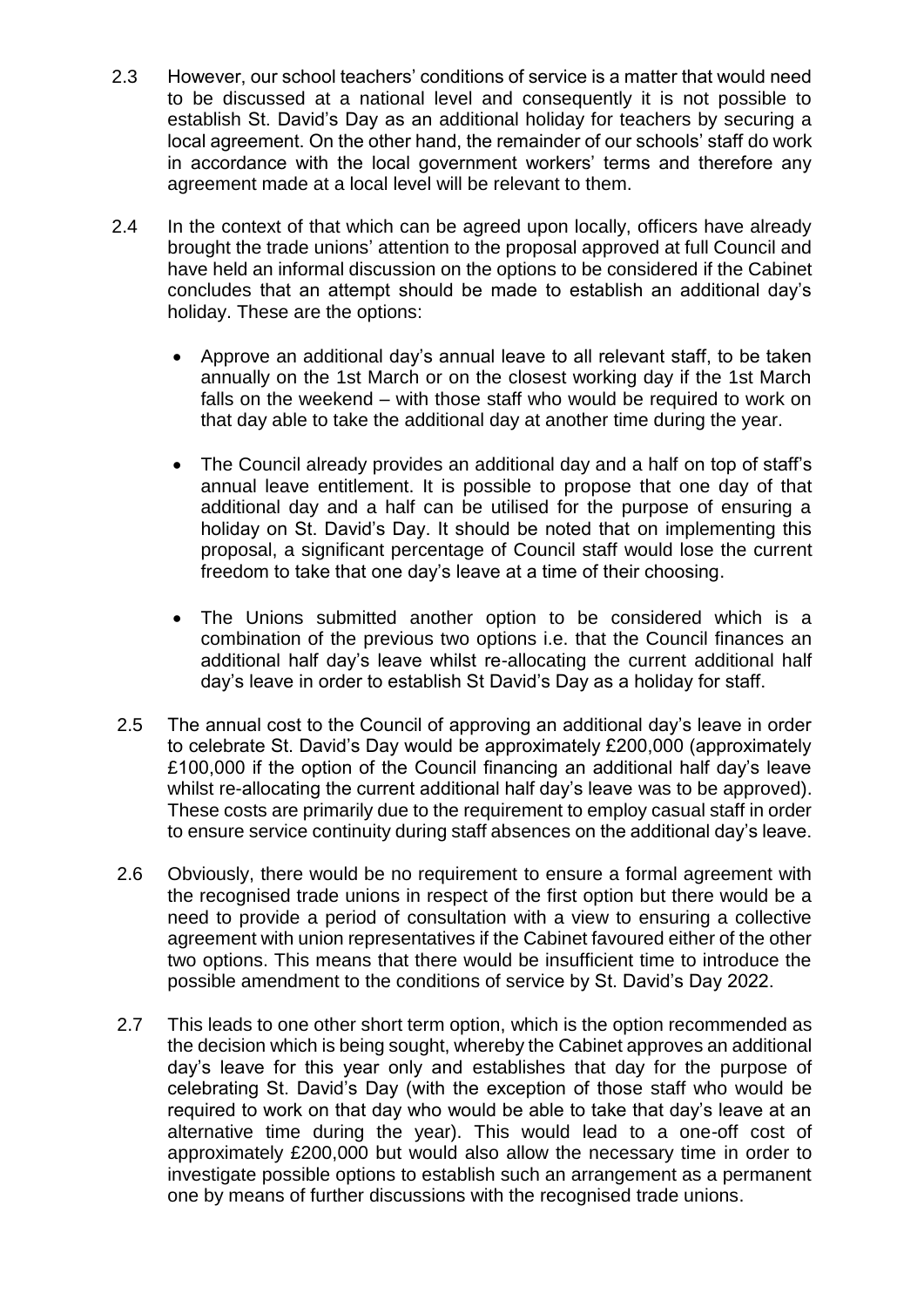- 2.8 Even if the Cabinet did not wish to proceed to establish a permanent arrangement at this point, the approval of one day's additional leave for this year would follow the path recently taken by some other public organisations e.g. Snowdonia National Park, Conwy Council.
- 2.9 By resolving to initially establish an additional day's holiday for this year only, it would also provide the opportunity to identify possible further options to those three which have already been identified, as noted in paragraph 2.4 of this report. It must be acknowledged that there is a cost to realising these options and this period over the coming months will provide an opportunity to also identify any other additional possible options.
- 2.10 For this year, as highlighted in the Head of Finance's comments, it is possible to fund the cost of realising this proposal from net underspend. However, if a permanent arrangement is to be realised for the following years, a specific provision will be required within the Council's revenue budget. Since we have not as yet fully investigated all options and established the costs associated with those options, a permanent resolution is not possible at this point. Therefore, following the establishment of all the possible options, the Cabinet will need to evaluate the cost of realising a permanent arrangement against other Council priorities.
- 2.11 Again, in this context, Cabinet members are reminded that it would not be possible to include teachers since the Council has no power to amend those conditions of service at a local level. Obviously, if we were to establish an additional day's holiday on a permanent basis, then we would wish to include teachers in such an arrangement. It is therefore also recommended that the Council should persist in calling on the Westminster Government to devolve power to Welsh Government for the purpose of establishing bank holidays in Wales.
- 2.12 It can be confirmed that the equality implications have been assessed and that the recommendation put forward is compatible with the Council's duty under the Equality Act 2010.

# **3. REASONING AND JUSTIFICATION FOR RECOMMENDING THE DECISION**

- 3.1 At its meeting on the 7 October, 2021, the Council also called on the Westminster Government to devolve the power to establish bank holidays in Wales to the Welsh Government, as is already the case in Scotland and Northern Ireland in terms of the Scottish and Northern Irish Governments. The Council Chair subsequently wrote to the Westminster Government and a response was received on the 10th December, 2021 from the Under-Secretary at the Department for Business, Energy and Industrial Strategy which noted that the Westminster Government had no plans to change current arrangements for establishing bank holidays in Wales (see the correspondence in appendix 1 & 2).
- 3.2 On the basis of this extremely disappointing response, it is evident that the current Westminster Government has no intention, at this moment in time, to devolve this power and it will not therefore be possible to respond positively to the full Council's wishes by means of a decision by Welsh Government for the time being.